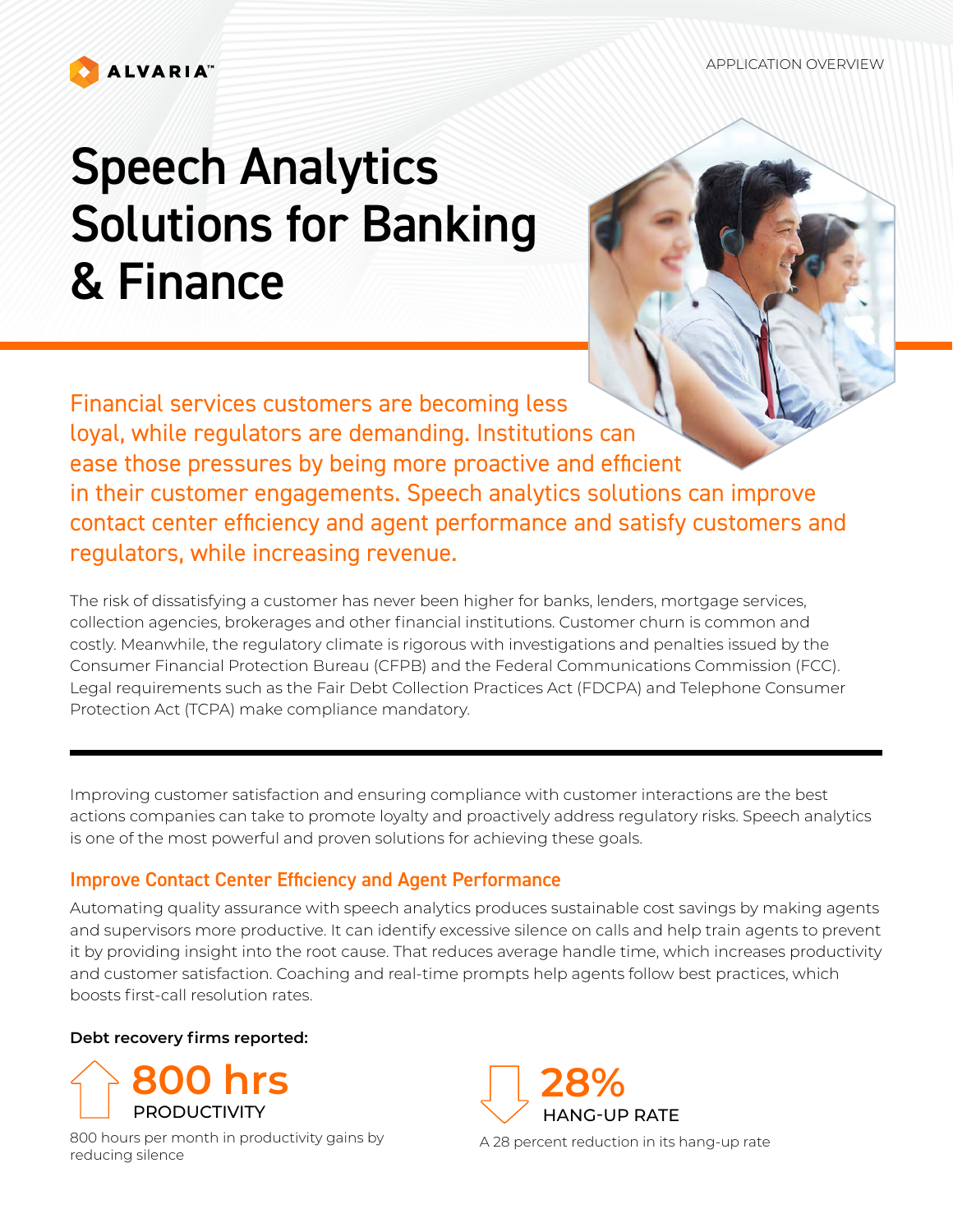### "We have seen a lift in agent productivity, and that translates into cash."

*- COO, Top Collections and Insurance Resolution Firm*

# CALL SILENCE **10%**

A 10 percent reduction which equates to 1 percent reduction in call volume and 1 percent increase in call handling efficiency without adding labor

# COACHING TIME **40%**

Reduced coaching prep time 40 percent by using contextual data from its speech analytics solution to pinpoint where each agent needed help

Enjoy reduced agent onboarding time and reduced churn through improved agent coaching and training.

### Increase Customer Satisfaction

Alvaria Engagement Analytics allows organizations to measure customer satisfaction and sentiment across every contact, rather than only relying on a sample of survey responses. By tracking the customer likes and dislikes, satisfaction can be correlated with specific agents, products, policies, or promotions. Analyzing what drives customers to leave, can in turn be used to score and predict future customer attrition risk.

By using Alvaria Engagement Analytics to automate agent performance monitoring, agents can be measured for how effectively they handle angry callers and whether they are resolving customer needs on the first contact, one of the primary drivers for customer satisfaction.

# INCIDENT RATE **50%**

One financial institution credits real-time intervention for reducing its incident time by 50 percent



Another achieved a 66 percent reduction in escalation calls

#### ALVARIAT

Global Corp + > Customer Service + > Holden Caulfield +

| ■ All Metrics • > Customer Satisfaction •                                              |                                                                                                                                                                                                                           |           |                                                                                  |                                                                                                           |           |                | 46 Contacts   |
|----------------------------------------------------------------------------------------|---------------------------------------------------------------------------------------------------------------------------------------------------------------------------------------------------------------------------|-----------|----------------------------------------------------------------------------------|-----------------------------------------------------------------------------------------------------------|-----------|----------------|---------------|
| <b>CUSTOMER</b><br><b>SATISFACTION</b>                                                 | 17<br>Needs Coaching<br>Weakening. -9                                                                                                                                                                                     |           |                                                                                  |                                                                                                           |           |                |               |
| 24<br>Weakening, -9<br><b>COMPLIANCE RISK</b>                                          | Holding Caulfield<br>Sales Avg<br>Sales Lead                                                                                                                                                                              |           |                                                                                  | 35                                                                                                        |           | 75             |               |
| 74%                                                                                    | Rank                                                                                                                                                                                                                      | Scorecard |                                                                                  |                                                                                                           |           |                |               |
| Improving, +3 de                                                                       | Customer Satisfaction<br>Agent                                                                                                                                                                                            |           |                                                                                  | Count                                                                                                     |           |                |               |
|                                                                                        | Holden Cauifield                                                                                                                                                                                                          |           | 17                                                                               |                                                                                                           | 曝 9       | $\overline{6}$ | œ.            |
| <b>CUSTOMER</b>                                                                        | Eugene Henderson                                                                                                                                                                                                          |           | 20 <sub>2</sub>                                                                  |                                                                                                           | $-15$     | Ġ              |               |
| SERVICE                                                                                | Sebastian Flyte                                                                                                                                                                                                           |           | 29                                                                               |                                                                                                           | $\times1$ | s              | œ             |
| 71%                                                                                    | Cosimo Rondo                                                                                                                                                                                                              |           | 35                                                                               |                                                                                                           | $\sim$    | ă.             | 确             |
|                                                                                        | Lay Bar                                                                                                                                                                                                                   |           | 41                                                                               |                                                                                                           | $+7$      | A.             |               |
| Weakening, +<1s                                                                        | Stephen Maturin                                                                                                                                                                                                           |           | 44                                                                               |                                                                                                           | $4 - 9$   | y.             |               |
| AGENT OUALITY<br>27<br>Weakening, +<1s <<br><b>EMOTION SCORE</b><br>36<br>Weakening -1 | Ecout Finch                                                                                                                                                                                                               |           | 44                                                                               |                                                                                                           | $+11$     | 12             | $\mathcal{R}$ |
|                                                                                        | Cregor Samoa                                                                                                                                                                                                              |           | 55                                                                               |                                                                                                           | ö         | f.             |               |
|                                                                                        | Benita Chmura                                                                                                                                                                                                             |           | 80                                                                               |                                                                                                           | ö         | Ŧ.             | ۰             |
|                                                                                        | Politeness Score - Rising Rank<br>◚<br>Holden Caulfields Politeness Scorfe rank has risen from 7 to 4 out of 9 for this<br>week in Global-Corp Customer Service. Rising Star!<br>assaus<br><b>RANK</b><br>May 27, 3:47 am |           |                                                                                  |                                                                                                           |           |                |               |
|                                                                                        | Complioments Score - Failing Rank<br>4 of 9 of your agents are in the Calm range for Emotion Score this week, com-<br>pated to last week when 7 were in the Calm range.<br>DECEMING<br>RANK<br>May 27, 3.47 am            |           |                                                                                  |                                                                                                           |           |                | db.           |
|                                                                                        | <b>DECLINING</b>                                                                                                                                                                                                          |           | Agitation Score - Declining Group Airlines<br>only 0 were in the Agitated range. | 1 of 9 of your agents are in the Agitated range for Agitation Score this week, compated to last week when |           |                | œ.            |

### Mitigate Compliance Risk

Alvaria Engagement Analytics improves compliance by automatically monitoring and objectively scoring 100 percent of telephone, email and text contacts for statements required or forbidden by compliance regulators.

Alvaria Engagement Analytics tracks every call for Mini Miranda language, Right Party Contact language, FDCPA violations, abusive language from either party, and other risky activity. Automated tracking identifies agents that require coaching or specific situations that warrant an immediate reaction.

"I am significantly more confident about what is and isn't being said on the call floor, without spending all day listening to calls."

*- A Well-Known Debt Recovery Firm*

By recording, analyzing and indexing all contacts, organizations get the documentation they need to resolve disputes and satisfy auditors – without having to spend time listening to and transcribing call recordings. Alvaria Engagement Analytics can even help support TCPA compliance by identifying recycled phone numbers.